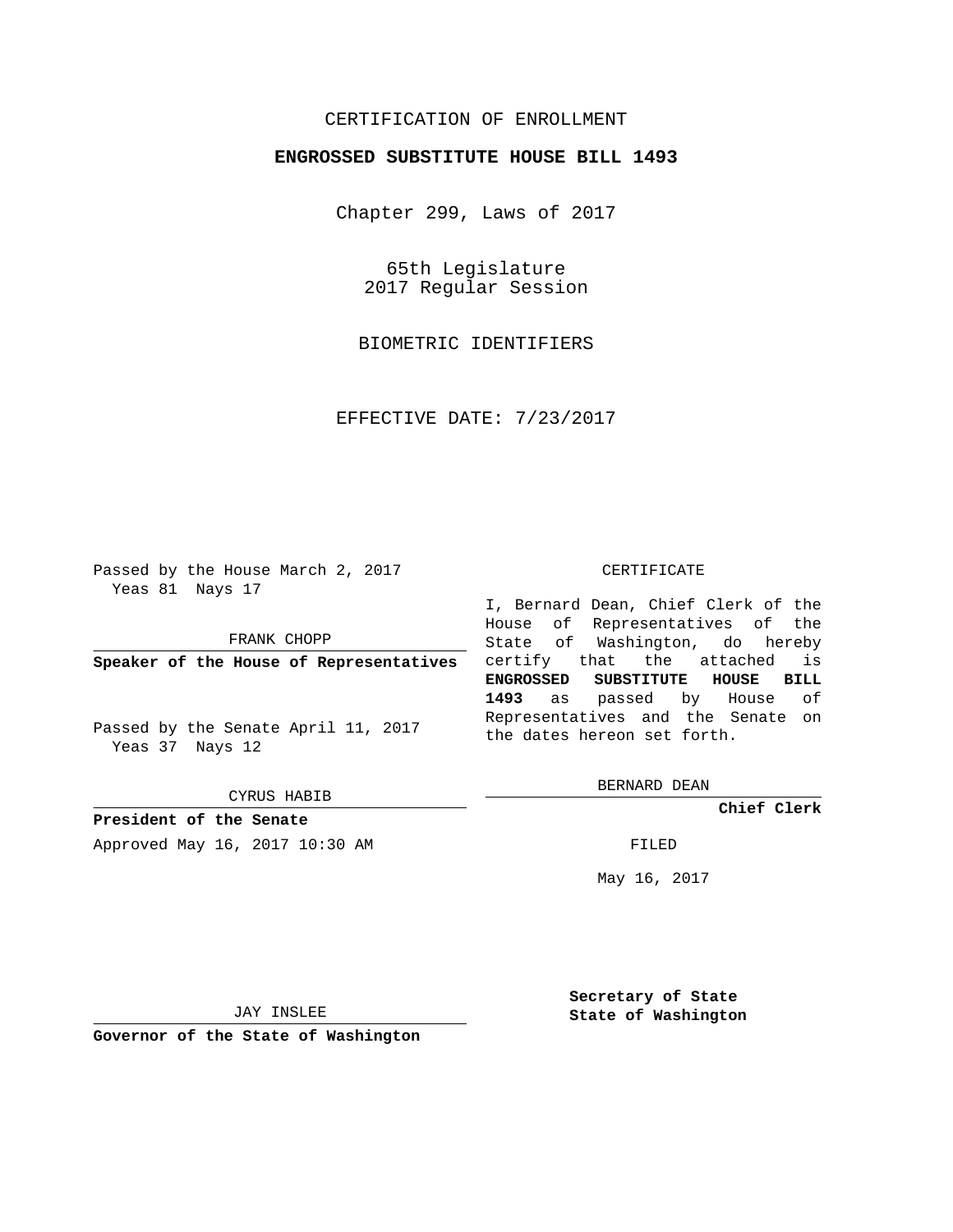## **ENGROSSED SUBSTITUTE HOUSE BILL 1493**

Passed Legislature - 2017 Regular Session

**State of Washington 65th Legislature 2017 Regular Session**

**By** House Technology & Economic Development (originally sponsored by Representatives Morris, Harmsworth, Smith, Tarleton, and Stanford)

READ FIRST TIME 02/16/17.

 AN ACT Relating to biometric identifiers; and adding a new 2 chapter to Title 19 RCW.

BE IT ENACTED BY THE LEGISLATURE OF THE STATE OF WASHINGTON:

 NEW SECTION. **Sec. 1.** The legislature finds that citizens of Washington are increasingly asked to disclose sensitive biological information that uniquely identifies them for commerce, security, and convenience. The collection and marketing of biometric information about individuals, without consent or knowledge of the individual whose data is collected, is of increasing concern. The legislature intends to require a business that collects and can attribute biometric data to a specific uniquely identified individual to disclose how it uses that biometric data, and provide notice to and obtain consent from an individual before enrolling or changing the use of that individual's biometric identifiers in a database.

 NEW SECTION. **Sec. 2.** (1) A person may not enroll a biometric identifier in a database for a commercial purpose, without first providing notice, obtaining consent, or providing a mechanism to prevent the subsequent use of a biometric identifier for a commercial purpose.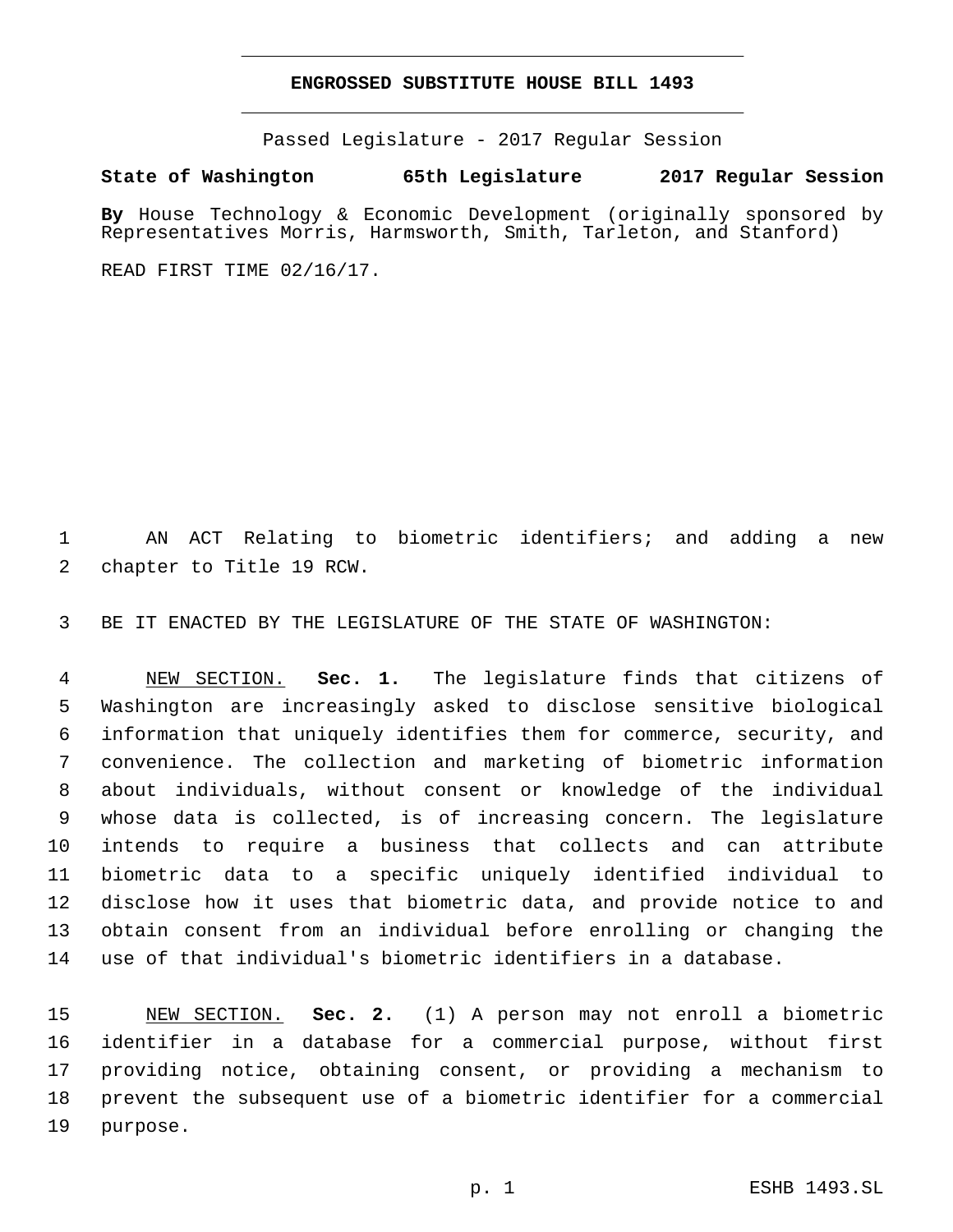(2) Notice is a disclosure, that is not considered affirmative consent, that is given through a procedure reasonably designed to be readily available to affected individuals. The exact notice and type of consent required to achieve compliance with subsection (1) of this 5 section is context-dependent.

 (3) Unless consent has been obtained from the individual, a person who has enrolled an individual's biometric identifier may not sell, lease, or otherwise disclose the biometric identifier to another person for a commercial purpose unless the disclosure:

 (a) Is consistent with subsections (1), (2), and (4) of this 11 section;

 (b) Is necessary to provide a product or service subscribed to, requested, or expressly authorized by the individual;

 (c) Is necessary to effect, administer, enforce, or complete a financial transaction that the individual requested, initiated, or authorized, and the third party to whom the biometric identifier is disclosed maintains confidentiality of the biometric identifier and does not further disclose the biometric identifier except as 19 otherwise permitted under this subsection  $(3)$ ;

 (d) Is required or expressly authorized by a federal or state 21 statute, or court order;

 (e) Is made to a third party who contractually promises that the biometric identifier will not be further disclosed and will not be enrolled in a database for a commercial purpose inconsistent with the notice and consent described in this subsection (3) and subsections  $(1)$  and  $(2)$  of this section; or

 (f) Is made to prepare for litigation or to respond to or 28 participate in judicial process.

 (4) A person who knowingly possesses a biometric identifier of an individual that has been enrolled for a commercial purpose:

 (a) Must take reasonable care to guard against unauthorized access to and acquisition of biometric identifiers that are in the possession or under the control of the person; and

 (b) May retain the biometric identifier no longer than is 35 reasonably necessary to:

 (i) Comply with a court order, statute, or public records retention schedule specified under federal, state, or local law;

 (ii) Protect against or prevent actual or potential fraud, criminal activity, claims, security threats, or liability; and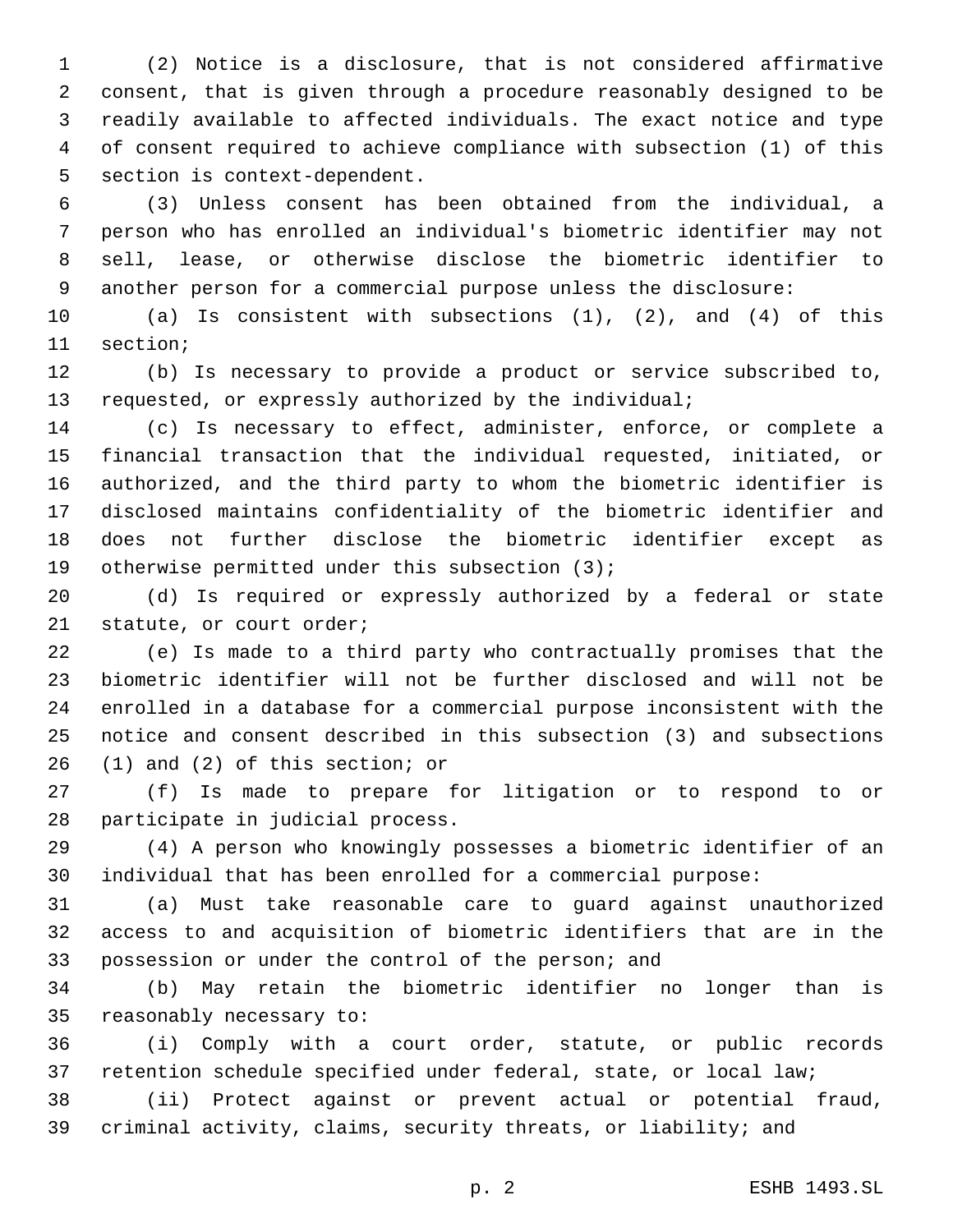(iii) Provide the services for which the biometric identifier was 2 enrolled.

 (5) A person who enrolls a biometric identifier of an individual for a commercial purpose or obtains a biometric identifier of an individual from a third party for a commercial purpose pursuant to this section may not use or disclose it in a manner that is materially inconsistent with the terms under which the biometric identifier was originally provided without obtaining consent for the 9 new terms of use or disclosure.

 (6) The limitations on disclosure and retention of biometric identifiers provided in this section do not apply to disclosure or retention of biometric identifiers that have been unenrolled.

 (7) Nothing in this section requires an entity to provide notice and obtain consent to collect, capture, or enroll a biometric identifier and store it in a biometric system, or otherwise, in 16 furtherance of a security purpose.

 NEW SECTION. **Sec. 3.** The definitions in this section apply throughout this chapter, unless the context clearly requires otherwise.

 (1) "Biometric identifier" means data generated by automatic measurements of an individual's biological characteristics, such as a fingerprint, voiceprint, eye retinas, irises, or other unique biological patterns or characteristics that is used to identify a specific individual. "Biometric identifier" does not include a physical or digital photograph, video or audio recording or data generated therefrom, or information collected, used, or stored for health care treatment, payment, or operations under the federal health insurance portability and accountability act of 1996.

 (2) "Biometric system" means an automated identification system capable of capturing, processing, and storing a biometric identifier, comparing the biometric identifier to one or more references, and matching the biometric identifier to a specific individual.

 (3) "Capture" means the process of collecting a biometric 34 identifier from an individual.

 (4) "Commercial purpose" means a purpose in furtherance of the sale or disclosure to a third party of a biometric identifier for the purpose of marketing of goods or services when such goods or services are unrelated to the initial transaction in which a person first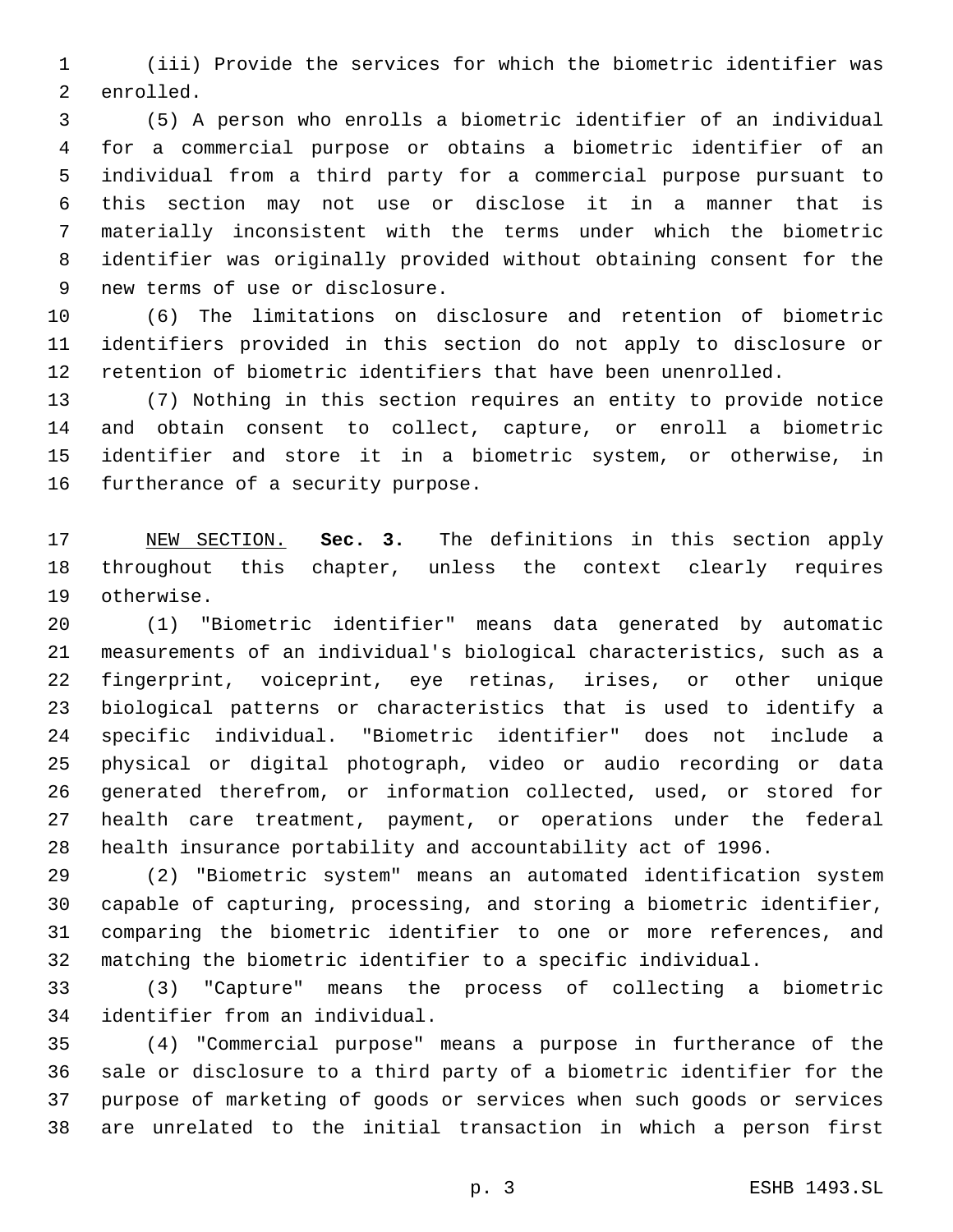gains possession of an individual's biometric identifier. "Commercial purpose" does not include a security or law enforcement purpose.

 (5) "Enroll" means to capture a biometric identifier of an individual, convert it into a reference template that cannot be reconstructed into the original output image, and store it in a database that matches the biometric identifier to a specific individual.7

 (6) "Law enforcement officer" means a law enforcement officer as defined in RCW 9.41.010 or a federal peace officer as defined in RCW 10.93.020.

 (7) "Person" means an individual, partnership, corporation, limited liability company, organization, association, or any other legal or commercial entity, but does not include a government agency.

 (8) "Security purpose" means the purpose of preventing shoplifting, fraud, or any other misappropriation or theft of a thing of value, including tangible and intangible goods, services, and other purposes in furtherance of protecting the security or integrity of software, accounts, applications, online services, or any person.

 NEW SECTION. **Sec. 4.** (1) The legislature finds that the practices covered by this chapter are matters vitally affecting the public interest for the purpose of applying the consumer protection act, chapter 19.86 RCW. A violation of this chapter is not reasonable in relation to the development and preservation of business and is an unfair or deceptive act in trade or commerce and an unfair method of competition for the purpose of applying the consumer protection act, chapter 19.86 RCW.

 (2) This chapter may be enforced solely by the attorney general under the consumer protection act, chapter 19.86 RCW.

 NEW SECTION. **Sec. 5.** (1) Nothing in this act applies in any manner to a financial institution or an affiliate of a financial institution that is subject to Title V of the federal Gramm-Leach-Bliley act of 1999 and the rules promulgated thereunder.

 (2) Nothing in this act applies to activities subject to Title V of the federal health insurance privacy and portability act of 1996 35 and the rules promulgated thereunder.

 (3) Nothing in this act expands or limits the authority of a law enforcement officer acting within the scope of his or her authority